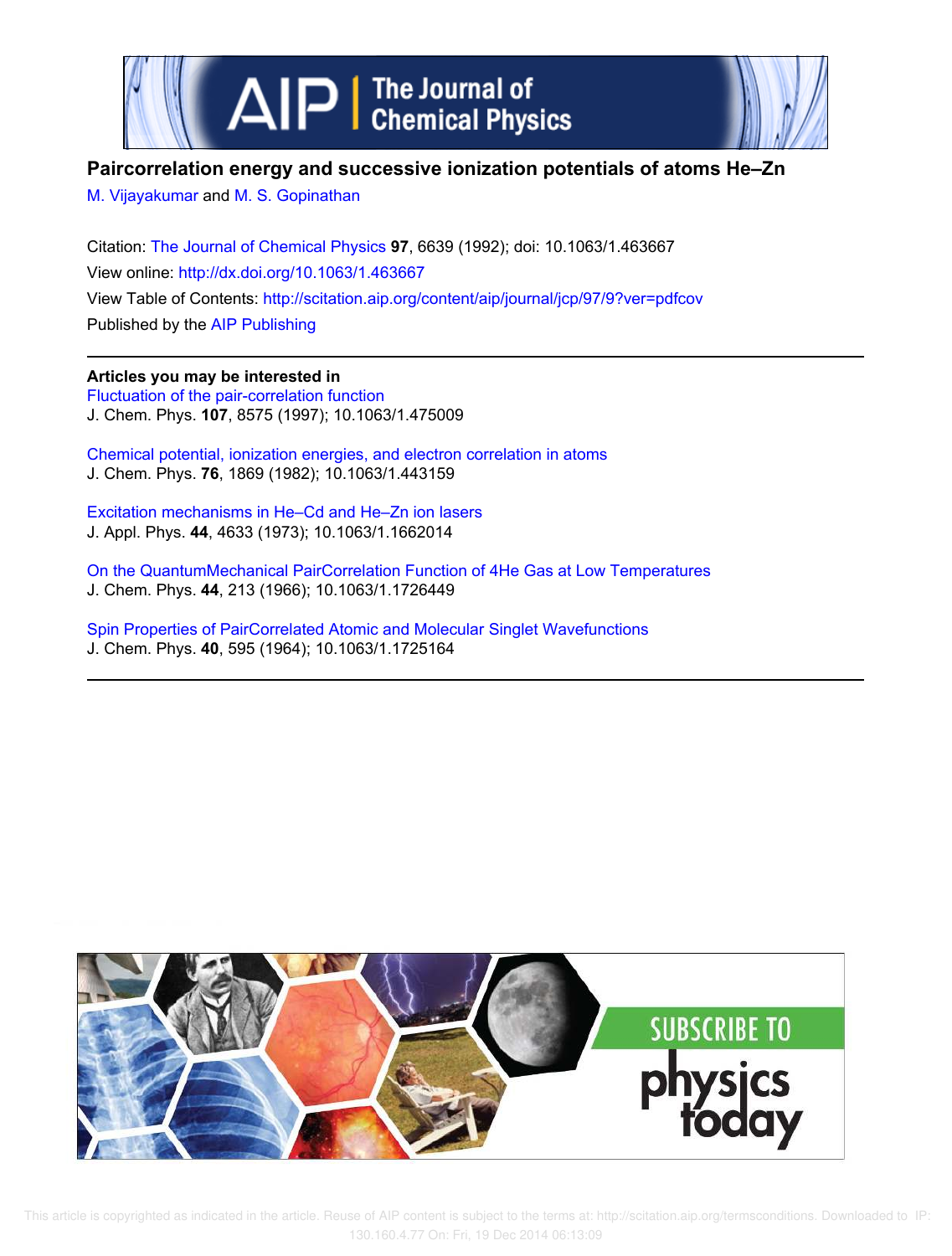# **Pair-correlation energy and successive ionization potentials of atoms He-Zn**

M. Vijayakumar and M. S. Gopinathan *Department of Chemistry, Indian Institute of Technology, Madras* 600 *036, India* 

(Received 23 May 1991; accepted 15 June 1992)

The successive ionization potentials (IP's) of atoms He-Zn are calculated using the relativistic and correlated local-density  $RC\Xi$  method. The contribution of correlation energy to IP's of these atoms are reported. It is found that these correlation contribution to IP's are different for different IP's of the same atom. It is also different for a given IP for different atoms. This behavior is qualitatively explained on the basis of the results of pair-correlation energy. A simple approximate expression to calculate the pair-correlation energy proposed earlier is discussed.

#### **I. INTRODUCTION**

It has been reported in literature that the first ionization potentials<sup>1-5</sup> and electron affinities<sup>1-6</sup> of atoms are considerably improved due to correlation. We have also reported $^7$  the effect of correlation on valence orbital ionization energies and electron affinities of atoms. Many authors<sup>4-7</sup> also pointed out that for the accurate calculation and for predicting the stability of negative ions, correlation has to be incorporated in the theoretical calculations.

We have recently reported a fully correlated relativistic method called relativistic and correlated  $\Xi$  method, or briefly, the RCE method.<sup>7</sup> In the RCE method, the correlation has been explicitly incorporated. It has been shown that the RCE method recovers about 80-100  $%$  correlation with respect to exact correlation energy for atoms He-Ar. The correlation energy for all the atoms in the periodic table have been calculated<sup>7</sup> by us.

We have applied the RCE method to calculate the successive ionization potentials (IP's) for atoms He-Zn. We report the results in this paper. The contribution of the correlation energy to the ionization potentials have been computed presently. It is found that for the given atom, the correlation contributions to IP's are different for different ionization potentials, i.e., the contribution of correlation energy to first  $(I)$ , second  $(II)$ , and third  $(III)$  IP's are different for the same atom. For the given IP, the contribution of correlation energy is different for different atoms, i.e., for the first ionization potential, say for example, it is different for different atoms. Using the pair-correlation energy, the correlation contribution to the IP's have been qualitatively explained. Although the contributions are of the order of 0.2-1.0 eV, an attempt has been made in this paper to explain them in a qualitative manner.

In Sec. II the method of calculation of pair-correlation energy is briefly described and the results are discussed. Using the resulting pair-correlation energy, the correlation contribution to the IP's are explained in Sec. III.

### II. **METHOD OF CALCULATION OF PAIR-CORRELATION ENERGY**

In this section, the method of calculation of paircorrelation energy and the results are discussed. Using the following expression, the correlation energy of the system in the RCE method<sup>7</sup> has been calculated:

$$
E^{\text{corr}} = \frac{1}{2} \int \rho_1(r) V_1^{\text{corr}}(r) dr + \frac{1}{2} \int \rho_1(r) V_1^{\text{corr}}(r) dr, (1)
$$

where  $\rho_1(r)$  and  $\rho_1(r)$  denote the up-spin and down-spin electron densities, respectively, and  $V_t^{\text{corr}}(r)$  is the Coulomb correlation potential acting upon an up-spin electron due to the potential being produced by all the down-spin electrons which is given as

$$
V^{\text{corr}}(r) = -\frac{8}{27}X^3 \left[ \pi \left( \frac{1}{n_1} + \frac{1}{3} \right) \rho_1(r) \right]^{-1} \left[ X \left[ \pi \left( \frac{1}{n_1} + \frac{1}{3} \right) \rho_1(r) \right]^{-1/3} + \frac{1}{3} \rho_1(r) \right]^{-1/3} + 1 \left[ \rho_1(r) \right], \tag{2}
$$

where  $X$  is the parameter with the value 0.75 and  $n$  is the number of down-spin electrons in the system, and a similar expression for  $V_1^{\text{corr}}(r)$ . It is to be mentioned that  $V_1^{\text{corr}}(r)$ is derived using the two important properties of Coulomb hole namely the cusp condition on the wave function and charge conservation.<sup>8,9</sup>

The correlation energy discussed earlier can be partitioned into pairwise contributions. The average paircorrelation energy for any pair  $(i,j)$  is defined as (see Ref. 10 for the detailed calculation of pair-correlation energy)

$$
e(i,j) = \frac{\langle e(i_1,j_1) \rangle + \langle e(i_1,j_1) \rangle}{2}, \qquad (3)
$$

where  $\langle e(i,j) \rangle$  is given as

$$
\langle e(i,j)\rangle = \frac{e(i_1,j_1) + e(j_1,i_1)}{2} \tag{4}
$$

and a similar expression for  $\langle e(i, j, \cdot) \rangle$ . The term in Eq. (4)  $e(i_1, j_1)$  is defined as the correlation energy between an up-spin electron in  $u_{it}$  and a down-spin electron in  $u_{it}$ and is given as

$$
e(i_1,j_1) = \int \left[ V_1^{\text{corr}}(r) \right]_{i_1} u_{j_1}^*(r) u_{j_1}(r) dr, \tag{5}
$$

and a similar expression for  $e(j_1, i_t)$ . The term  $[V_1^{\text{corr}}(r)]_{i_1}$ in Eq. (5) is defined as the correlation potential produced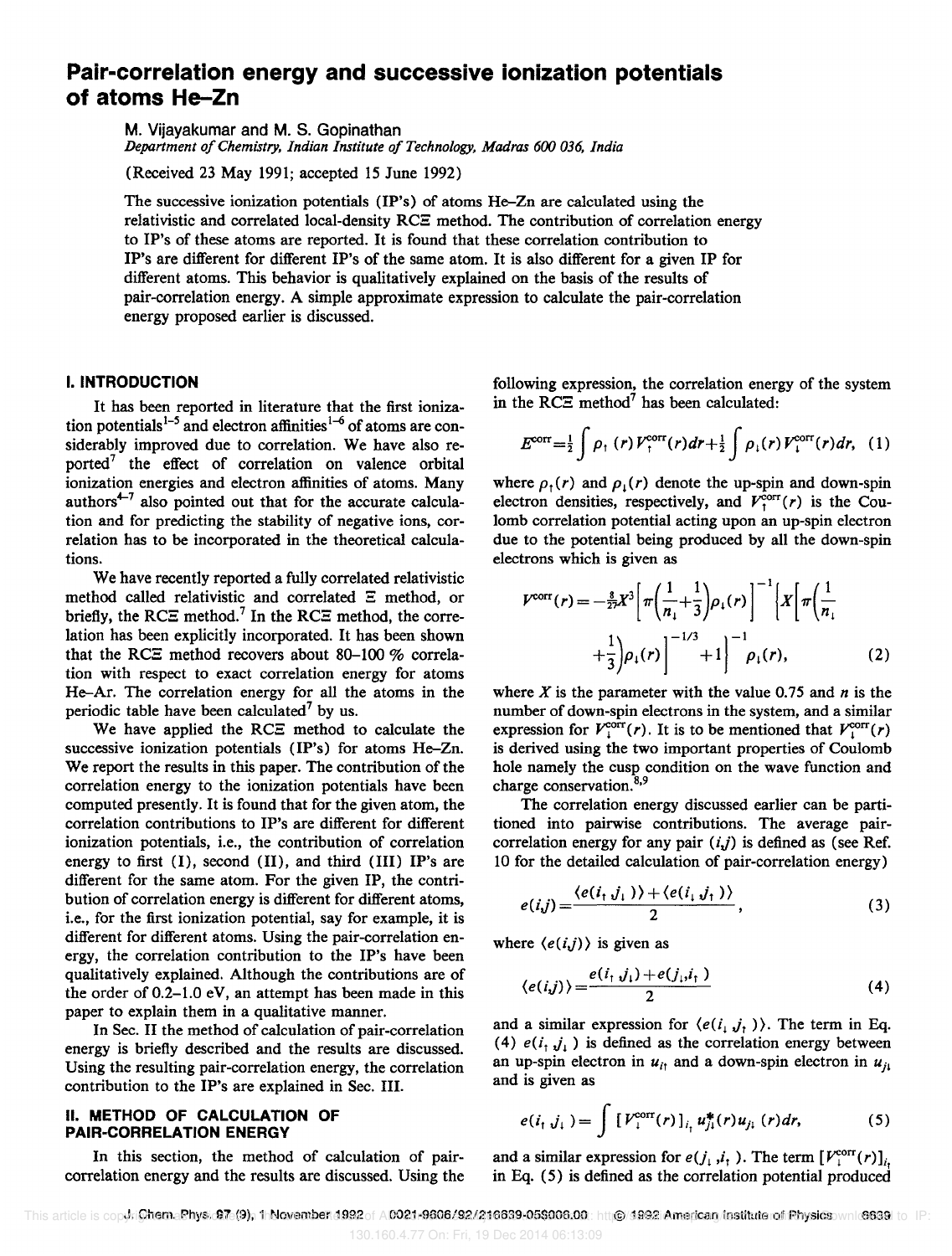| TABLE I. Pair-correlation energy (in Ry) for Ar. |  |  |  |
|--------------------------------------------------|--|--|--|
|--------------------------------------------------|--|--|--|

| Pair <sup>a</sup>         | Pair-correlation energy <sup>b</sup> |  |  |  |  |
|---------------------------|--------------------------------------|--|--|--|--|
| $(1s_{+}, 1s_{+})$        | $-0.1849$                            |  |  |  |  |
| $(1s_{+},2s_{+})$         | $-0.0108$                            |  |  |  |  |
| $(1s_{+}, 2p_{-})$        | $-0.0156$                            |  |  |  |  |
| $(1s_{+}, 2p_{+})$        | $-0.0153$                            |  |  |  |  |
| $(1s_+, 3s_+)$            | $-0.0012$                            |  |  |  |  |
| $(1s_+, 3p_-)$            | $-0.0013$                            |  |  |  |  |
| $(1s_{+},3p_{+})$         | $-0.0012$                            |  |  |  |  |
| $(2s_{+},2s_{+})$         | $-0.0460$                            |  |  |  |  |
| $(2s_+, 2p_-)$            | $-0.0416$                            |  |  |  |  |
| $(2s_+, 2p_+)$            | $-0.0417$                            |  |  |  |  |
| $(2s_+, 3s_+)$            | $-0.0044$                            |  |  |  |  |
| $(2s_+, 3p_-)$            | $-0.0030$                            |  |  |  |  |
| $(2s_+, 3p_+)$            | $-0.0030$                            |  |  |  |  |
| $(2p_2,2p_$               | $-0.0434$                            |  |  |  |  |
| $(2p_{-},2p_{+})$         | $-0.0433$                            |  |  |  |  |
| $(2p_3^3s_+)$             | $-0.0042$                            |  |  |  |  |
| $(2p_3p_2)$               | $-0.0032$                            |  |  |  |  |
| $(2p_3-3p_4)$             | $-0.0031$                            |  |  |  |  |
| $(2p_{+},2p_{+})$         | $-0.0432$                            |  |  |  |  |
| $(2p_{\perp},3s_{\perp})$ | $-0.0042$                            |  |  |  |  |
| $(2p_{\perp},3p_{\perp})$ | $-0.0032$                            |  |  |  |  |
| $(2p_+, 3p_+)$            | $-0.0031$                            |  |  |  |  |
| $(3s_+, 3s_+)$            | $-0.0274$                            |  |  |  |  |
| $(3s_+, 3p_-)$            | $-0.0243$                            |  |  |  |  |
| $(3s_+, 3p_+)$            | $-0.0242$                            |  |  |  |  |
| $(3p_3-3p_2)$             | $-0.0233$                            |  |  |  |  |
| $(3p_3-3p_4)$             | $-0.0233$                            |  |  |  |  |
| $(3p_+3p_+)$              | $-0.0233$                            |  |  |  |  |

"Note that the symbol (+) means  $j=1+\frac{1}{2}$  and the symbol (-) means  $j=1-\frac{1}{2}$ .

 $\overline{p}$ The pair-correlation energy is calculated by the present method using the expression given in Eq.  $(3)$  of the text.

by an up-spin electron in the ith spin orbital experienced by a down-spin electron and is given by

$$
[V_{i}^{\text{corr}}(r)]_{i_{\text{t}}} = \frac{V_{i}^{\text{corr}}(r)u_{i_{\text{t}}}^{*}(r)u_{i_{\text{t}}}(r)}{\rho_{\text{t}}(r)}
$$
(6)

and a similar expression for  $[V_t^{\text{corr}}(r)]_{j_i}$ ;  $V_t^{\text{corr}}(r)$  is the correlation potential felt by a down-spin electron as produced by all the up-spin electrons.

Using Eq. (3), the pair-correlation energies for various atoms have been calculated earlier, and compared with the pair-correlation energies calculated by other methods.<sup>10</sup> In this section, we now discuss the pair-correlation energies calculated by the present method and we use these results in the next section to discuss ionization potentials.

In Table I, the pair-correlation energies, for instance for the argon atom, calculated by the present method are shown. It is seen that the intershell correlation energy is less than the intershell correlation energy. For example, the correlation energy for the pair  $(1s_+,1s_+)$  is large compared to that of  $(1s_+, 2s_+)$  and for the pair  $(2s_+, 2s_+)$ , it is larger than that for the pair  $(2s_+, 3s_+)$ , and so on. Within the shell, the pair-correlation energy for inner orbital is slightly larger than that for the outer orbitals of the same shell; for example, the pair-correlation energy of the pair



FIG. 1. Plot of intershell and intrashell pair-correlation energies of argon.

 $(2s_{+}, 2s_{+})$  is slightly larger than that for the pairs  $(2s_+,2p_-), (2s_+,2p_+), (2p_-,2p_-),$  and so on. The results are shown in Fig. 1.

#### **III. SUCCESSIVE IONIZATION POTENTIALS**

In Table II, the I, II, and III IP's calculated by the present method without correlation (in columns 2, 6, and 10) and with the correlation (in columns 4, 8, and 10) are presented along with the experimental results<sup>11</sup> (in columns 5, 9, and 13).

In the RCE method the coupling scheme employed is the  $ji$ -coupling method. It is known that for the light atoms, the LS (Russell-Saunders) coupling is a favorable one. We carried the *ii-*LS transformation to get the total energies of elements and its ions which is presently done by separately calculating the energy for all the possible electronic configuration under the  $ji$ -coupling scheme. Then the weighted average of the total energy of these microstates is used for further calculations, i.e., for calculating the ionization potentials and the correlation contribution to ionization.

Using the  $\Delta$ SCF (self-consistent-field) procedure, the successive ionization potentials are calculated, i.e., the first IP is computed as the difference between the total energies of the neutral atom and its singly positive ion, the second IP as the difference between the total energies of the singly positive ion and its doubly positive ion and so on. The contribution of the correlation energy to these I, II, and III IP's are also given in columns 3, 7, and 11, respectively, in Table II, and are denoted by  $\Delta E_{\text{I}}$ ,  $\Delta E_{\text{II}}$ , and  $\Delta E_{\text{III}}$ , respectively. The correlation contribution, say the  $\Delta E_I$ , is calculated as the difference between the total correlation energy of the atom and its singly positive ion;  $\Delta E_{\text{II}}$  is the difference between the total correlation energies of the singly positive ion and its doubly positive ion, and so on.

In Fig. 2, the I, II, and III IP's calculated by the present method with correlation are plotted against the corresponding atomic numbers. As expected, all the IP's (i.e., I, II, and III) increase with the atomic number along the period and for a given atom, the IP's are in the ex-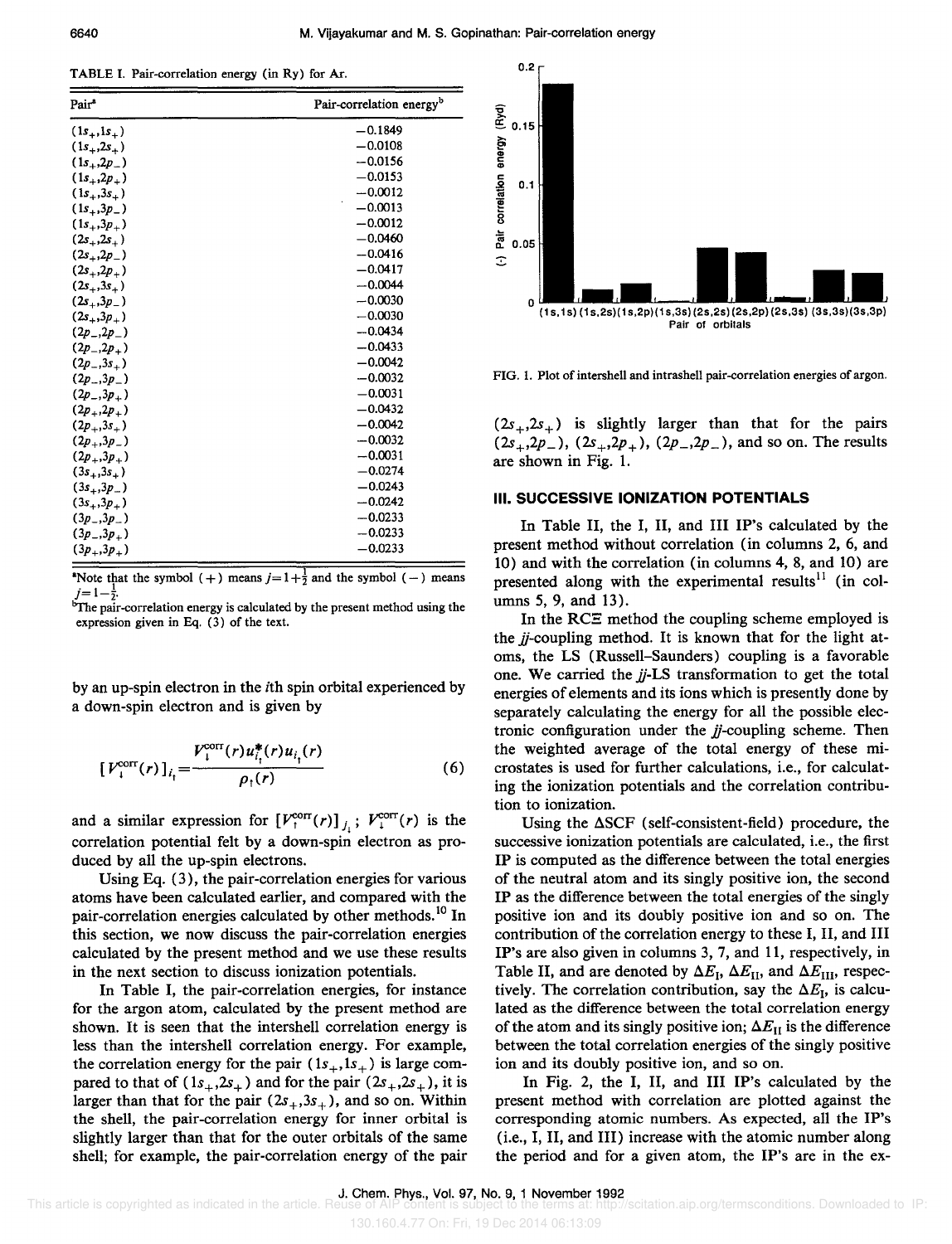TABLE II. Comparison of ionization potentials (eV) of atoms (He-Zn) with and without correlation.

| Atom                         | First IP             |                    |                        |                    | Second IP |                    |           | Third IP |         |                         |           |       |
|------------------------------|----------------------|--------------------|------------------------|--------------------|-----------|--------------------|-----------|----------|---------|-------------------------|-----------|-------|
|                              | No corr <sup>a</sup> | $\Delta E_I^{\ b}$ | With <sup>c</sup> corr | Expt. <sup>d</sup> | No corr   | $\Delta E_{\rm H}$ | With corr | Expt.    | No corr | $\Delta E_\mathrm{III}$ | With corr | Expt. |
| He                           | 24.01                | 0.55               | 24.56                  | 24.59              |           |                    |           |          |         |                         |           |       |
| Li                           | 4.40                 | 0.35               | 4.75                   | 5.39               | 74.89     | 0.63               | 75.52     | 75.64    |         |                         |           |       |
| Be                           | 8.50                 | 0.55               | 9.05                   | 9.32               | 17.64     | 0.40               | 18.04     | 18.21    | 152.6   | 0.94                    | 153.6     | 153.9 |
| B                            | 7.77                 | 0.50               | 8.27                   | 8.29               | 23.52     | 0.65               | 24.17     | 25.15    | 37.97   | 0.46                    | 38.44     | 37.92 |
| $\mathbf C$                  | 9.30                 | 0.77               | 10.07                  | 11.26              | 23.94     | 0.62               | 24.56     | 24.38    | 45.85   | 0.95                    | 46.80     | 47.86 |
| N                            | 12.36                | 0.69               | 13.07                  | 14.54              | 27.28     | 0.92               | 28.19     | 29.61    | 47.04   | 0.71                    | 47.75     | 47.43 |
| o                            | 14.51                | 0.65               | 15.16                  | 13.61              | 32.58     | 0.83               | 33.41     | 35.15    | 52.18   | 1.04                    | 53.22     | 54.93 |
| F                            | 17.09                | 1.17               | 18.27                  | 17.41              | 36.60     | 0.77               | 37.47     | 34.98    | 59.77   | 0.93                    | 60.69     | 62.65 |
| Ne                           | 19.58                | 1.07               | 20.66                  | 21.55              | 41.14     | 1.33               | 42.47     | 41.07    | 65.63   | 0.86                    | 66.49     | 64.00 |
| Na                           | 4.92                 | 0.31               | 5.23                   | 5.14               | 46.44     | 0.70               | 47.14     | 47.29    | 70.90   | 1.20                    | 72.10     | 71.65 |
| Mg                           | 6.75                 | 0.87               | 7.62                   | 7.64               | 14.66     | 0.39               | 15.05     | 15.03    | 78.17   | 1.32                    | 79.49     | 80.12 |
| A.                           | 5.51                 | 0.57               | 6.08                   | 5.98               | 17.59     | 0.82               | 18.41     | 18.82    | 28.17   | 0.65                    | 28.82     | 28.44 |
| Si                           | 6.71                 | 0.77               | 7.48                   | 8.15               | 15.95     | 0.70               | 16.65     | 16.34    | 32.05   | 0.80                    | 32.85     | 33.46 |
| P                            | 9.06                 | 0.72               | 9.78                   | 10.58              | 17.82     | 0.89               | 18.71     | 19.65    | 29.60   | 0.80                    | 30.39     | 30.16 |
| S                            | 10.62                | 0.69               | 11.31                  | 10.36              | 20.91     | 0.83               | 21.74     | 23.40    | 33.05   | 1.00                    | 34.03     | 35.00 |
| C1                           | 12.52                | 1.03               | 13.55                  | 13.01              | 23.78     | 0.79               | 24.58     | 23.80    | 38.05   | 0.93                    | 38.98     | 39.90 |
| Ar                           | 14.79                | 0.97               | 15.76                  | 15.76              | 26.66     | 1.14               | 27.80     | 27.62    | 41.29   | 0.88                    | 42.17     | 40.19 |
| K                            | 3.79                 | 0.46               | 4.25                   | 4.34               | 30.50     | 1.10               | 31.60     | 31.81    | 44.70   | 1.11                    | 45.81     | 46.00 |
| Ca                           | 4.48                 | 0.67               | 5.15                   | 6.11               | 11.21     | 0.46               | 11.68     | 11.87    | 49.57   | 1.18                    | 50.74     | 51.21 |
| $\operatorname{\mathbf{Sc}}$ | 5.33                 | 0.26               | 5.59                   | 6.56               | 12.16     | 0.74               | 12.90     | 12.80    | 24.94   | 0.90                    | 25.83     | 24.75 |
| Ti                           | 5.90                 | 0.55               | 6.46                   | 6.83               | 12.64     | 0.50               | 13.14     | 13.57    | 25.55   | 1.12                    | 26.66     | 27.47 |
| V                            | 5.05                 | 1.01               | 6.06                   | 6.74               | 13.57     | 0.42               | 13.99     | 14.65    | 26.07   | 1.21                    | 27.28     | 29.31 |
| Cr                           | 5.06                 | 0.44               | 6.04                   | 6.76               | 13.28     | 1.05               | 14.33     | 16.49    | 28.33   | 1.02                    | 29.34     | 30.95 |
| Mn                           | 6.38                 | 0.77               | 7.15                   | 7.43               | 12.43     | 0.51               | 12.94     | 15.64    | 30.22   | 1.24                    | 31.45     | 33.69 |
| Fe                           | 5.39                 | 0.40               | 5.79                   | 7.90               | 16.02     | 0.90               | 16.91     | 16.18    | 21.65   | 1.06                    | 32.71     | 30.64 |
| Co                           | 6.60                 | 0.87               | 7.48                   | 7.86               | 15.21     | 0.49               | 15.70     | 17.05    | 34.21   | 1.03                    | 35.24     | 33.29 |
| Ni                           | 7.28                 | 0.84               | 8.12                   | 7.63               | 15.41     | 0.54               | 15.95     | 18.15    | 35.28   | 1.34                    | 36.62     | 35.16 |
| Cu                           | 7.32                 | 0.54               | 7.86                   | 7.72               | 16.95     | 1.11               | 18.06     | 20.29    | 36.81   | 1.29                    | 38.11     | 36.83 |
| Zn                           | 7.62                 | 0.79               | 8.41                   | 9.39               | 14.86     | 0.63               | 15.49     | 17.96    | 37.97   | 1.25                    | 39.23     | 39.70 |

<sup>a</sup>Ionization potential without correlation.

<sup>b</sup>Correlation contribution to ionization potential.

<sup>c</sup>Ionization potential with correlation.

<sup>d</sup>Experimental ionization potential values taken from Ref. 11.

pected order  $I < II < III$ . It is evident from Table II that the IP's calculated by the present with the correlation are in general closer to the experimental results than those without the correlation. It shows that the correlation is not only important to first ionization potentials but also to successive ionization potentials as well.



FIG. 2. Plot of I, II, and III ionization potentials vs atomic number.

We now discuss the contribution of the correlation energy to successive IP's. It may be seen from Table II and Figs. 3–6 that the correlation contribution to IP's is irregular and does not follow any pattern. However, it is found that these numbers could be qualitatively explained on the basis of the pair-correlation-energy results discussed in Sec. II. From our studies in Sec. II, it is found that the paircorrelation energy of electrons in the same shell is higher than the pair-correlation energy between electrons in different shells.

We now compare the contribution of the correlation energy to first ionization potential of first row elements calculated by different methods such as the gradientcorrected method proposed by Perdew<sup>12</sup> denoted by GCP, and with the "exact" results denoted by Exp which are calculated as the difference between the sum of the experimental ionization energies and the DHF total energy with quantum electrodynamic corrections. The GCP values which are obtained from the correlation energies of the atoms and its ions using the GCP method and the Exp values are taken from Ref. 5. The results are shown in Fig. 3. From Fig. 3 it is seen that the contribution of the correlation energy to first IP of Be is more than that of Li, in which there is only one electron present in the outer shell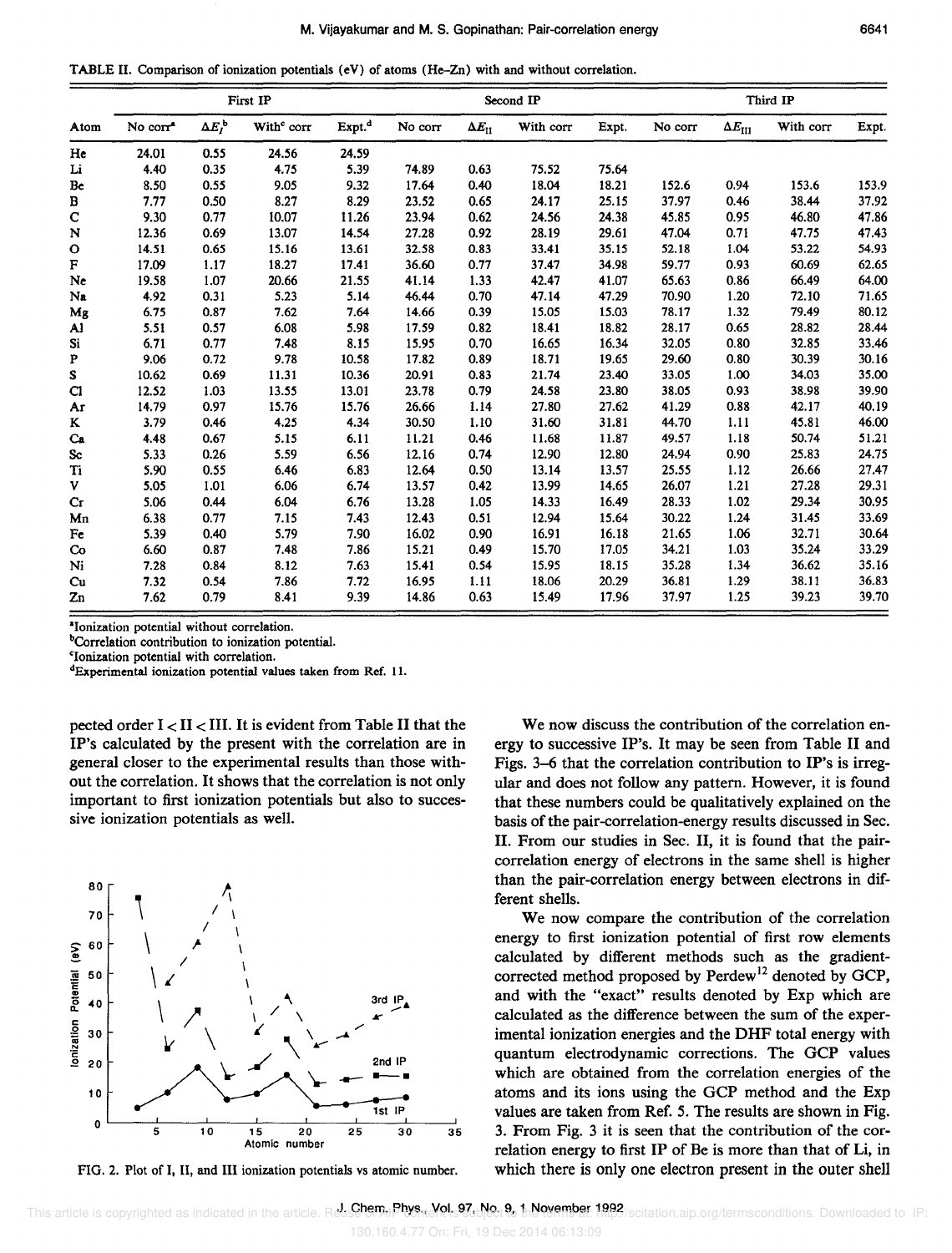

FIG. 3. Comparison of contribution of correlation energy to ionization potentials by various methods.

and, hence, the pair-correlation energy is less compared to that for Be, where two electrons are present in the outer shell. For B, C, and N, as there are no paired electrons in the outer *p* orbitals, there is a decrease in the contribution compared to that of Be. However, for other atoms in the first row such as 0, F, and Ne, once again the contribution increases as expected, due to the presence of the paired *p*  electrons. These general trends predicted by the GCP method are also essentially reproduced by the present method. The correlation contributions to first IP's of first row elements are thus explained based on the electronic configuration of these elements.

By using the similar arguments, we now explain the contributions to IP's for other atoms. In order to explain them, based on the electronic configurations, the elements are grouped and the contribution of correlation energy to the IP's of elements in different groups are shown in Figs. 4-6. The electronic configurations corresponding to these groups are also shown in Figs. 4-6.



FIG. 5. Comparison contribution of correlation energy by the present RCE method to ionization potentials of atoms (B, Al), (C, Si), and (N, Pl.

In Fig. 4, for I A group elements such as Li, Na, and K and for II A group elements such as Be, Mg, and Ca, the correlation energy contribution to I, II, and III IP's are shown. It is seen from Fig. 4 that the  $\Delta E_i$  for I A group elements are less than those for II A group elements; it may be due to the presence of only one electron in the outer shell for the elements in I A group and so the paircorrelation energy is less while for II A group, there are more than one electron in the outer shell and, hence, the pair correlation is high.

However, the  $\Delta E_{\text{II}}$  for the I A group is larger than those for the II A group elements (see Fig. 4); this is due to the fact that the removal of an electron from the elements of I A group results in a closed-shell configuration and, hence, the pair-correlation energy is large; while for the II A group, after the pair-correlation energy is large; and while for the II A group, after the first ionization, there is only one electron in the outer shell and hence the pair correlation is less. This is why for the II A group



FIG. 4. Comparison contribution of correlation energy by the present  $RCE$  method to ionization potentials of atoms (Li, Na, K) and (Be, Mg,  $Ca$ ).



FIG. 6. Comparison contribution of correlation energy by the present RCE method to ionization potentials of atoms (Cr, Cu) and (V, Mn, Ni, Zn).